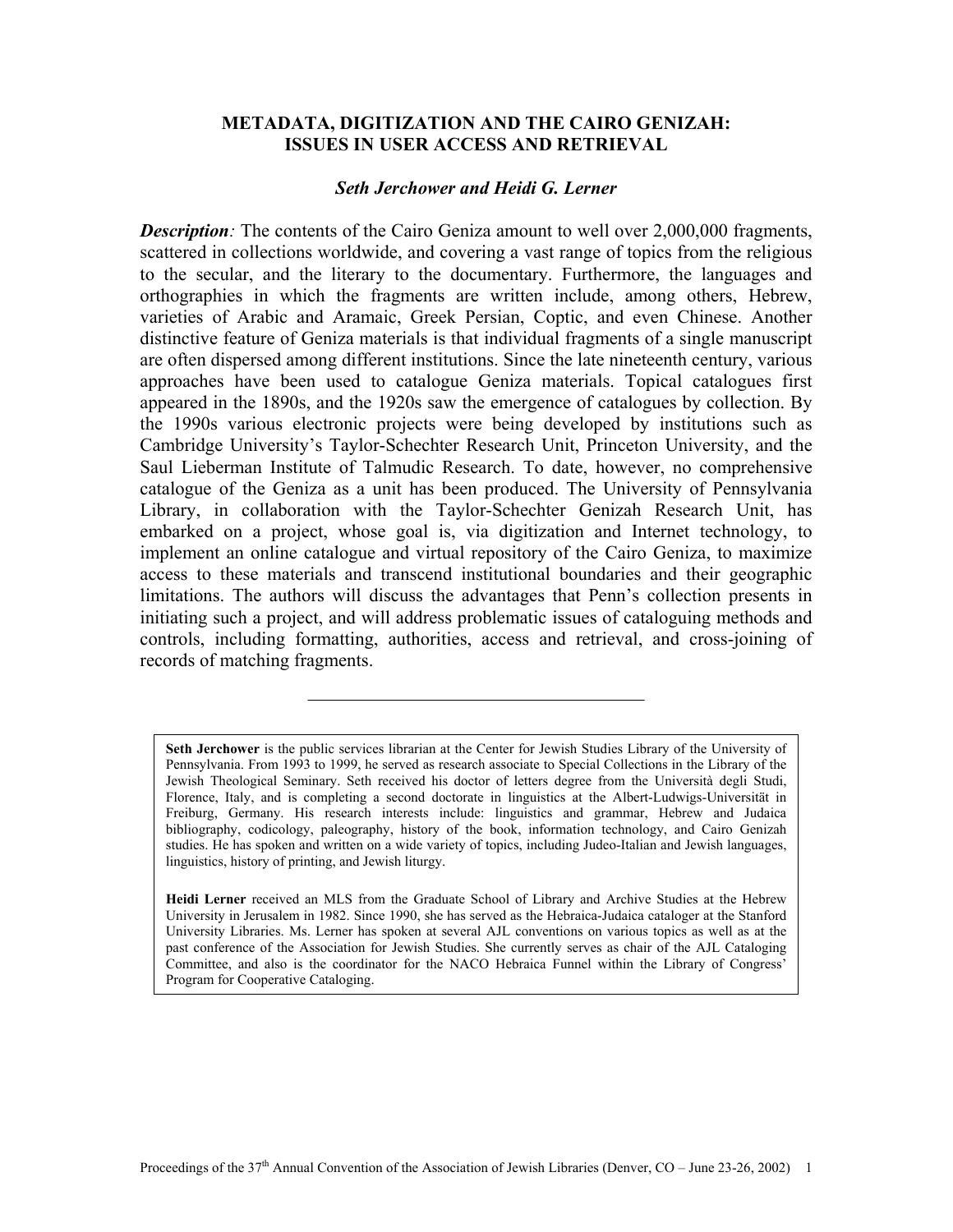## **Premise**

The University of Pennsylvania and the Taylor-Schechter Genizah Research Unit at Cambridge University in England have embarked recently on a project to digitize their joint holdings. One specific goal of this collaboration is to develop and implement a working online catalogue for the University of Pennsylvania's collection of Genizah fragments, which will provide the foundation for a global electronic and online catalogue of the entire Cairo Genizah. Since the primary goal of this project is to make fragments accessible to as wide a group of scholars and researchers as possible, the project staffs at University of Pennsylvania and Cambridge have developed preliminary guidelines intended for use of standardized descriptive metadata. In this paper we shall discuss the issues and difficulties specific to Genizah cataloguing; how an online catalogue can facilitate this ambitious task, and why MARC tagging was adopted for this purpose.

## **Introduction**

The Cairo Genizah is the most significant repository of primary documents regarding Jewish studies to have come to light in the Modern Era. The tradition of setting aside volumes containing sacred Hebrew texts rather than destroying or disposing of them is an ancient one, and can be found in practically every Jewish Community. Yet very few genizot have survived, for an obvious reason: the contents of genizot (denoting a "hidden" place [for storage], such as a closet or aron) are typically buried. The Genizah in the Ben Ezra synagogue in Fustat (founded 643 C.  $E<sup>1</sup>$  - originally a Byzantine fortress, surrendered to Muslim Arabs in 641; this eastern district predates the founding of the modern Egyptian capital) is unique for a number of reasons:

- 1. It survived, due to the fact that the majority of the fragments were never removed for burial. Worn-out volumes and leaves were deposited in a second floor chamber located behind the women's gallery (in later periods this entrance was closed off and the chamber was accessible only through an exterior passageway). Remarkably, it witnessed and survived fires and acts of vandalism.
- 2. The quantity of materials, amounting at an estimated 220,000+ fragments.
- 3. The time span its contents cover. We know that the Ben Ezra Synagogue, or *Kanīsat al-Yerūshalmīyin* (or *al-Shāmiyīn*), was ordered destroyed by the Shiite caliphate in the  $11<sup>th</sup>$  century, and rebuilt about 1040 (one Muslim source states that the Coptic Patriarch was forced to sell the church of St. Michael to the Jewish community in  $882^2$  $882^2$  $882^2$ ). The fragments extend from the  $8<sup>th</sup>$  or  $9<sup>th</sup>$  century (and even earlier, as we count the palimpsests) up through the  $19<sup>th</sup>$ , with large concentrations of materials dating from the  $10<sup>th</sup>$  through the  $15<sup>th</sup>$  centuries.
- 4. The importance of the Fustat community. The Ben Ezra Synagogue was *the* center of the Egyptian and indeed Mediterranean Jewish world from the time the Fatimid period (969-1171), and home to the Egyptian *nagid*. Prior to this, the *Kanīsat al-Shāmiyīn* was the seat of the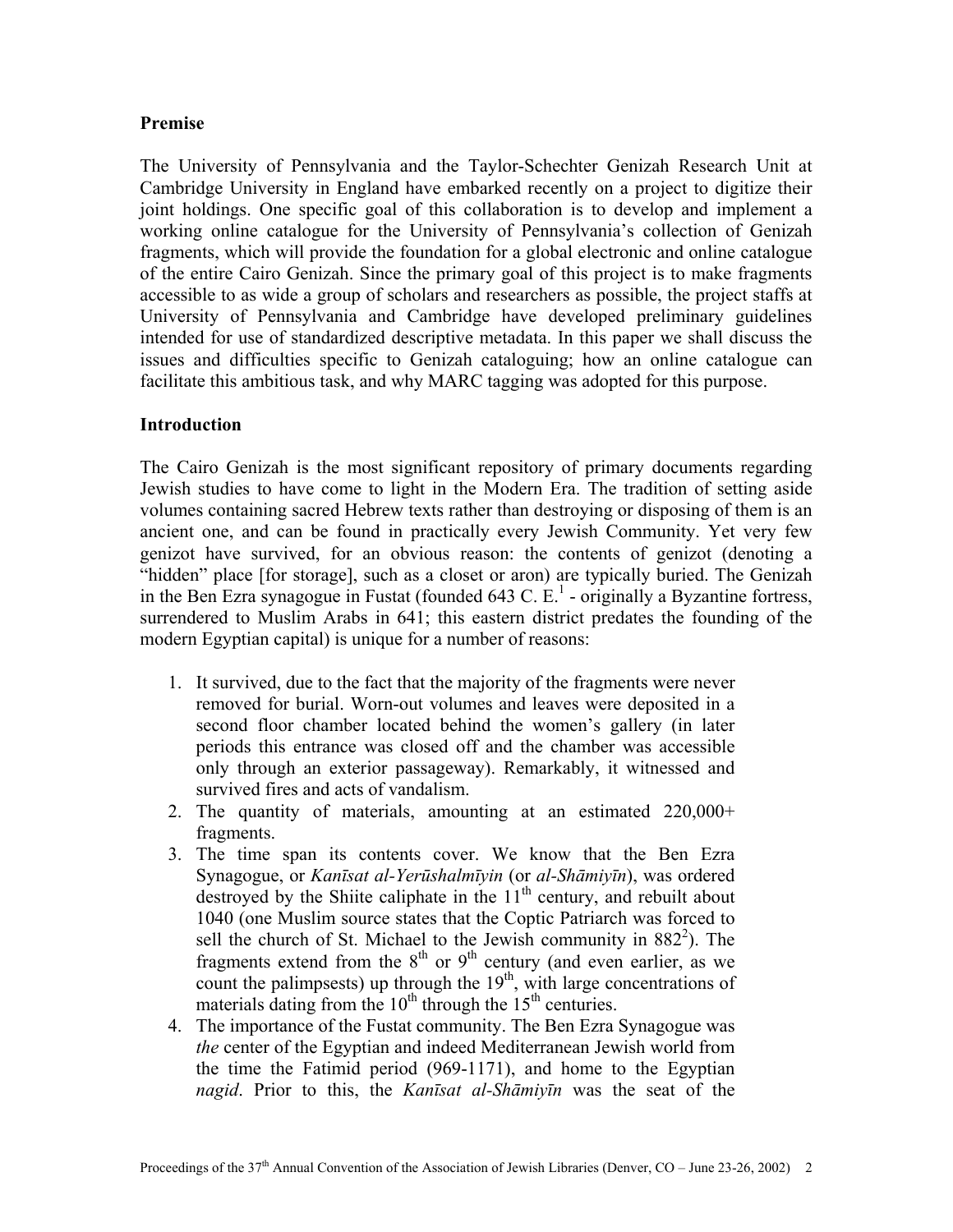Palestinian Jewish community, one of two Rabbanite communities (the other being Babylonian) which coexisted with a Karaite community. It is virtually the only source to document a living *Minhag Yerushalmi*.

Throughout much of the  $19<sup>th</sup>$  century, various collectors gained limited access into the Genizah. Some items were given as gifts by the community; others made their way into the *suq*. In 1896, Solomon Schechter, then Reader of Rabbinic Literature at Cambridge University, became aware of the Genizah's potential importance for Jewish studies. With the intellectual and pecuniary support of Charles Taylor, Master of St. John's College at Cambridge, the balance of the fragments – today estimated at around  $140,000+$  – were acquired from the Cairo Jewish community and brought to Cambridge.

## **Problems Inherent to Genizah Studies**

In its present state[s], the Cairo Genizah presents, depending on one's proclivity, a cataloguer's paradise or a cataloguer's nightmare. As stated, Cambridge, at 140,000+, holds the largest collection of fragments in the world. But what about the remaining 80,000 to 100,000?

- **England**:

Cambridge, University Library -  $>140,000$ ; Westminster College -  $\pm 2,000$ . Manchester, John Rylands University Library  $- \pm 10,000$ . Oxford, Bodleian Library  $- \pm 5,000$ . London, British Library  $- \pm 5,000$ . Birmingham, Selly Oak Colleges, Mingana and Mittwoch Collections  $- \pm 40$ . - **United States**: New York, JTS  $- \pm 40,000$ . Philadelphia, University of Pennsylvania - > 487 Cincinnati,  $HUC - \pm 250$ . Washington, D.C., Smithsonian (various) – 114. - **France**:

Paris, Alliance Israélite Universelle -  $\pm 4,000$ ; Jack Mosseri Collection -  $\pm 4,000$ . Strasbourg, Bibliothèque nationale et universitaire  $-\pm 1000$ .

- **Austria**: Vienna, Österreichische Nationalbibliothek, Rainer Collection ± 150.
- **Hungary**: Budapest, Academy of Sciences  $\pm 650$
- **Russia**: St. Petersburg, National Library of Russia: Antonin Collection ± 1200; Firkovich Collection – several thousand.
- **Ukraine**: Kiev, Academy of Sciences, Abraham Harkavy Collection several dozen.
- $\blacksquare$  **Israel**: **INUL**  $-\pm 300$ .

The Genizah, in its "original" state, was not a collection as much as a completely disorganized and unattended mass of discarded materials, subject to asystematic perusings and plunderings. Its contents are better described as presently "scattered", rather than "distributed". Individual leaves from a given particular manuscript, or fragments of individual leaves are now dispersed among different institutions. From the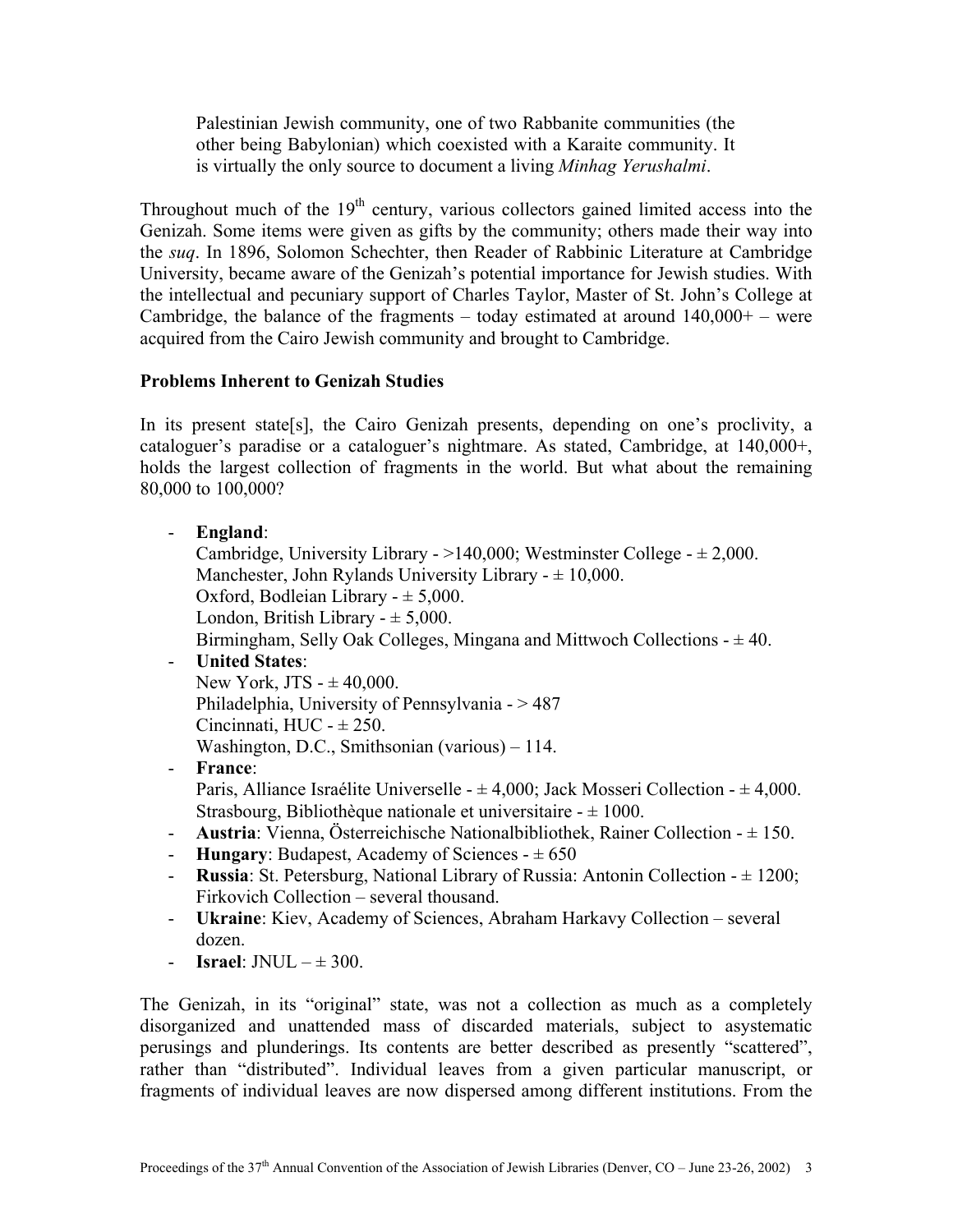time of the first divisions of fragments into personal and institutional holdings, collections have been sold, institutions have come and gone, two world wars have been fought, and maps, states, governments and ideologies have changed. All these events have complicated understatedly any inventorial assessment.

## **Catalogue Typology**

Over the past century and a quarter, many catalogues for the Genizah have been produced. One catalogue type is organized around a local collection. As early as 1886, Adolf Neubauer's *Catalogue of the Hebrew Manuscripts in the Bodleian Library*  [reissued in 1994 with addenda and corrigenda by Malachi Beit-Arye] included entries on the Bodleian's collection of Cairoene fragments. Another, perhaps the most exasperating, although [personally] engaging example is the one published in 1921 for the Elkan Nathan Adler collection (now at JTS). Some of the smaller collections, such as that of the Smithsonian (*Fragments from the Cairo Genizah in the Freer Collection*, edited by Richard Gottheil and William H. Worrell, New York-London, 1927), produced catalogues of great value. The Freer Catalogue treats its collection as an integral and publishable entity, and contains extensive descriptions, photographic facsimiles, transcriptions, and translations of its 52 fragments. Benzion Halper's *Descriptive Catalogue of Genizah Fragments in Philadelphia*, (Dropsie College for Hebrew and Cognate Learning, Philadelphia, 1924), provides neither facsimiles nor transcriptions. However, it is organized topically. The 487 fragments it describes are now housed at the University of Pennsylvania's Center for Judaic Studies Library. As such, it provides an important base for the Penn/Cambridge project.

Another catalogue type is organized solely by a single topic or genre. Some are oriented on specific genres within local collections such as Lewis-Gibson on the Syriac palimpsest fragments at Cambridge. Neil Danzig's 1997 catalogue of JTS Rabbinic fragments, while oriented upon the holdings of one local collection, exhaustively provides cross-matches and concordances. The best results transcend borders: As early as 1901, the *Facsimiles of the Fragments Hitherto Recovered of the Book of Ecclesiasticus in Hebrew*, edited by Solomon Schechter<sup>[3](#page-10-2)</sup>, was published containing  $60$  photographic facsimiles of all extent *Ben Sira* fragments. This edition, although sparse on physical description, gathers in one volume fragments from the Taylor-Schechter, E. N. Adler, British Museum, Lewis-Gibson, Bodleian, Consistoire Israélite (Paris), and Gaster collections, identifies and collates from what had originally been four separate codices, and provides [for that time] exhaustive bibliographies<sup>[4](#page-10-3)</sup>. The late Michael Klein's catalogues of Palestinian Targumic fragments assess: fragments within the context of the Targumin; reconstructions of the original codices; their distribution throughout the current collections.

Another noteworthy endeavor is the CD-ROM distributed by the Saul Lieberman Institute Database of Talmudic Versions. This CD-ROM is not restricted to Genizah fragments, but includes all manuscripts and early printed versions of the Talmud. However, it does include information regarding all Talmudic Genizah materials, and is subject to periodical updates. It also represents the first major multi-tiered and searchable electronic catalogue of the Genizah.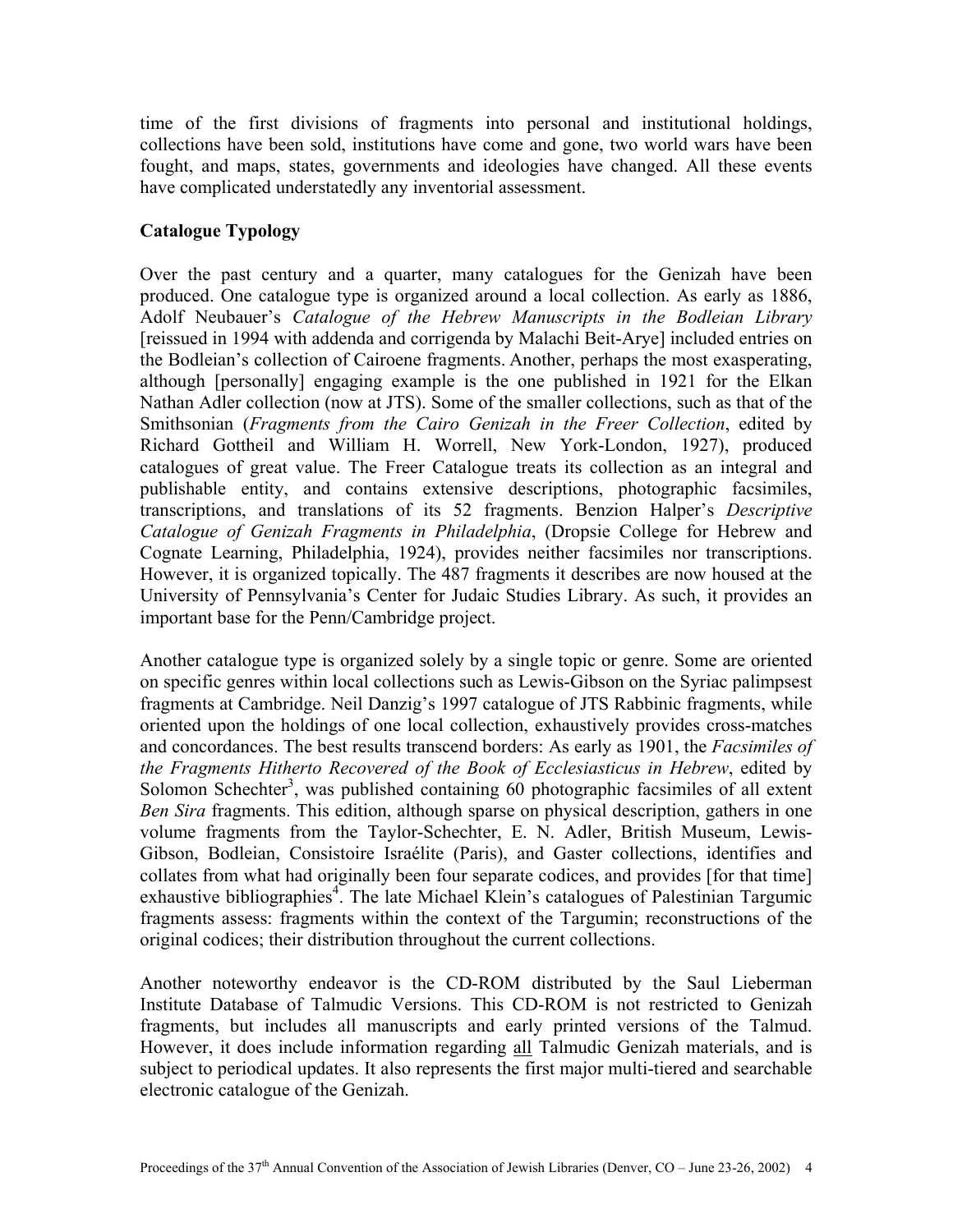# **Cataloguing Issues**<sup>[5](#page-10-4)</sup>

To date, all catalogues have shared the disadvantage that plagues printed catalogues: the contained data (or "descriptive metadata", as it were) are *static*. The advantage first presented by an online catalogue is its *dynamic* relation to the data. Data can be virtually input and distributed, as well as updated as needed. It also provides and facilitates an exponentially greater power of search capabilities. This type of catalogue is best adapted for the handling of Genizah materials. Data may be entered locally, it can be centrally stored, and the relation between materials and locations approaches an ideal level of recursivity previously unattainable.

However, in addition to the concept of static vs. dynamic data there is another concept relative to the *typology* of data, i.e. of information. Scholars and special collections librarians often refer to collections of many now defunct Jewish libraries. These former collections (e.g. Sassoon Collection), have well documented printed catalogues (e.g. *Ohel Dawid*, London, 1932), whose holdings were broken up at various points in time and redistributed into many collections (the London Beth Din and Beth Hamidrash Library, whose collection of manuscripts was obtained from the estate of Rabbi Solomon Hirschell in 1842, and described in the erroneously titled *Catalogue of the Hebrew Manuscripts in the Jews' College, London*, Oxford, 1886, by Adolf Neubauer, is undergoing a similar fate of redistribution). Although these original collections are no longer intact, the volumes (for the most part…) remain whole and these catalogue still offer a valid point of reference.

This is not the case for the Cairo Genizah. As long as it existed and functioned as a *genizah*, it could be considered, only in the most generous of descriptions, a repository. During its existence as a unity no efforts at cataloguing its contents were ever made. We have already discussed the random and international scattering of individual codices, leaves, and pieces of leaves. One fragment can have had during its history as a holding item plural identifiers, and the same may apply to its relatives. By necessity, each entry produced by the Penn/Cambridge collaboration will include its respective Halper reference (containing, *inter alia*, important provenance information, e.g. [Cyrus] Adler, Amram, Sulzberger, etc.).

Conceptually, Genizah fragments contain two types of information: *intrinsic* and extrinsic<sup>[6](#page-10-5)</sup>. The Genizah's unusual distribution renders necessary an expansion of the definition "extrinsic data." Any information regarding cross-matches, whether intra- or extra-institutional, textual, codicological, is data extrinsic to the fragment itself.<sup>[7](#page-10-6)</sup>

## **Genizah – Ideal for testing MARC**

As noted earlier, a key element in the project is to provide access to digitized images of the Geniza fragments. Scholars will view multiple, related documents, simultaneously, on one screen. These fragments, can be moved around, and mixed and match, unifying them in a way never before possible. The descriptive data of the individual fragments, will, via,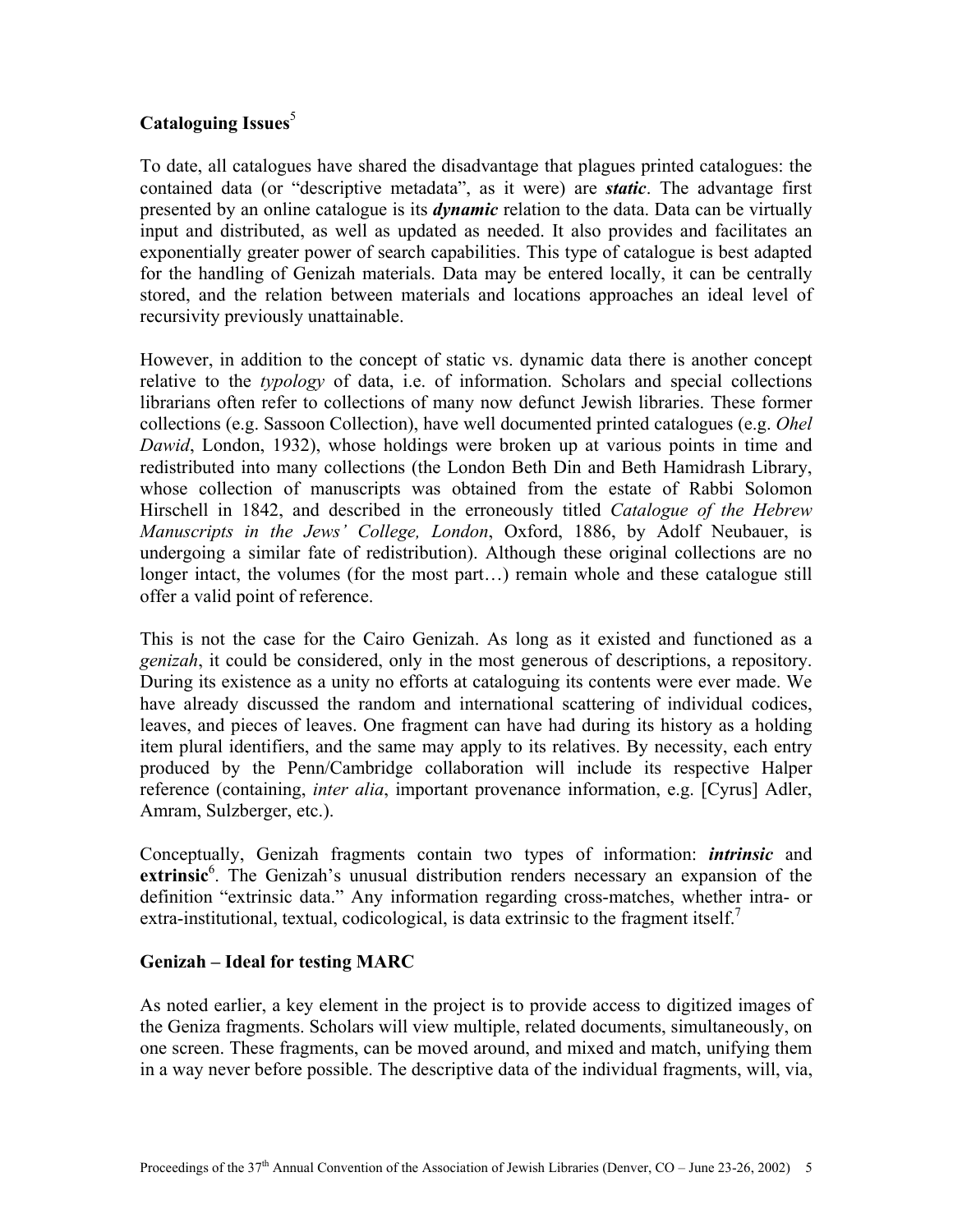a web-based search-interface, lead the scholars to the graphic display of the scanned fragments.

Metadata has become widely discussed in the library, scholarly, computing and publishing communities. Information professionals in particular are excited about its potential to improve access to electronic materials. But any institution that begins a project utilizing metadata to describe its resources should very carefully develop its strategy so as to realistically address the technical, organizational, and human challenges involved in such a project. Successfully using metadata requires careful collaboration and planning between individuals and among institutions. Many digitization projects are discovering that it is expedient to integrate metadata into existing library systems and take advantage of well-defined standards of organizing information.

As most of us already know, Machine Readable Cataloging (MARC) originated in the 1960s as a means of exchanging library-cataloging records. It is made up of a data structure and encoding procedure that implements national and international standards. MARC is the encoding format most commonly used by libraries in North America and Europe for the storage, retrieval and exchange of bibliographic information. And significantly for this project, the MARC format provides a means for integrating descriptive metadata into existing systems.

Up until the present, the manuscript community has not on the whole embraced the MARC standard for its cataloging purposes. In codicology, the traditional methods for locating manuscripts have been printed catalogs. With the advent of the web and electronic technologies such as Text Encoding Initiative (TEI) or the European project known as Manuscript Access through Standards for Electronic Record or MASTER, it is getting easier to put manuscript metadata onto the Internet.

The University of Pennsylvania and Taylor-Schechter Genizah Research Unit jointly felt that a key component of the project is to integrate the fully cataloged bibliographic records for the digitized images into Penn's local catalog Franklin that runs on Voyager.

As much as possible, the project aims to adapt MARC encoding procedures to the cataloging of these fragments, and to provide cataloging that is compatible with AACR2,  $2<sup>nd</sup>$  ed., rev. The resultant records will provide bibliographic control over the fragments, which, owing to their unique linguistic, religious, intellectual, historical and literary value, require precise and detailed identification. The appropriate MARC tags also allow linking from the online catalog record to the digitized fragment. *The Library of Congress Subject Headings* is intended to provide controlled subject access. Personal, corporate and title headings provide a unique challenge. For the most part, the records will use the authorized headings that already exist in the *National Authority File* or headings that have been created according to AACR2 guidelines.

The initial phase of the project focuses on the digitization of the fragments and the creation of online catalog records for the individual fragments held by the Center for Judaic Studies at the University of Pennsylvania. The aim of this project is to create a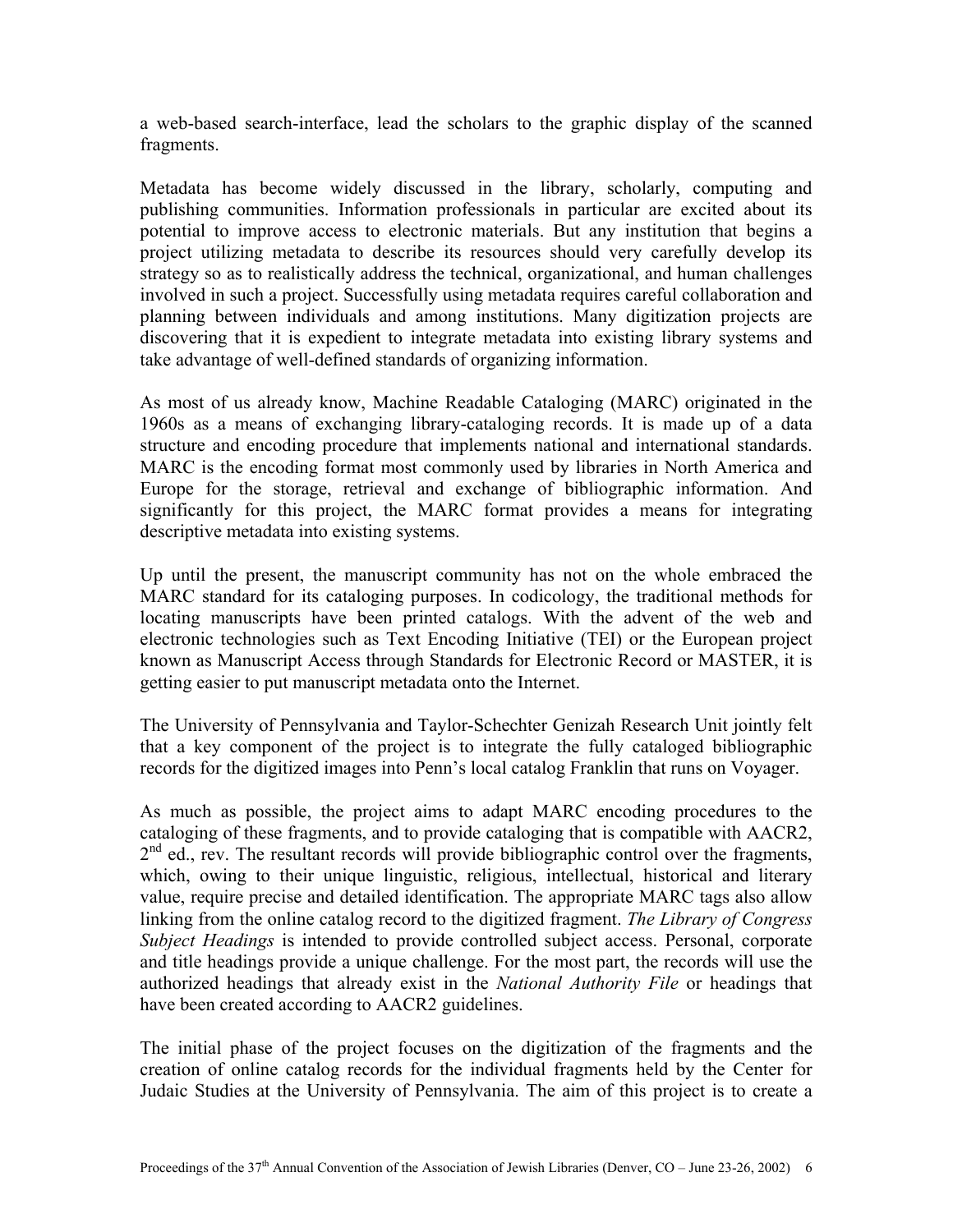searchable web-based database, which will allow scholars to locate and identify individual fragments by title, author, institution, language, physical characteristics, subject, or bibliographic history. A template is being developed that provides the descriptive elements of individual Genizah fragments. These elements were defined and then mapped to the corresponding MARC tags. Again though, the complexities of cataloging these items have to be emphasized. Most of these fragments are incomplete documents, with their mates scattered among many different institutions and collections, or even in different volumes within the same collection. They very often lack a title or colophon, and individual volumes may include multiple and even unrelated texts.

A main entry (100, 110, or 130) field is provided in as many cases as possible. The fragments cover a variety of types of material including literary fragments, liturgical works, biblical and rabbinic texts and their related commentaries, and other philosophical, scientific, and linguistic writings. Also included in the collections are a number of legal documents, communal and commercial records, educational documents, and private letters. For those works in which there is an identifiable author, a personal name heading goes into the 100 field. Ideally the heading will match the form established in the National Authority File. If no heading exists, the author's name should be formatted in accordance with current AACR2 cataloging standards. Alternatively, a fragment emanating from an administrative or communal body, institution or synagogue will have its issuing body recorded in a 110 field. Those fragments containing liturgical, biblical or rabbinic texts will have a uniform title with indication of part, version, language, translator, etc.

For those fragments in which there is a formal title, the title proper [245 field] will reflect the exact wording, which appears on it, or is extracted from one of the appropriate printed descriptions of the collection. If the fragment does not have an identifiable title, the title statement is provided by the cataloger based on an existing description of the fragment or from direct examination of it. If the manuscript contains several unique items bound together, a title is provided that represents the themes found in the group of items.

Many of the fragments are works that are or include translations or are parts of a larger work. When author or other main entry is included in a record for a fragment, a uniform title will be provided in the 240 field.

Alternative titles as might be extracted from various existing printed catalogs such as B. Halper's *Descriptive Catalogue of Genizah Fragments in Philadelphia* can be recorded in a 246 field.

The location and date that the fragment was copied is recorded in the 260 field. The collation as recorded by number of folios; and the measurements, given in centimeters are noted in the 300 field.

Codicological and paleographical features are crucial in providing the most precise description and identification of the fragments. One of the challenges currently facing the development of the template is the limit of the MARC 21 Bibliographic Format to encode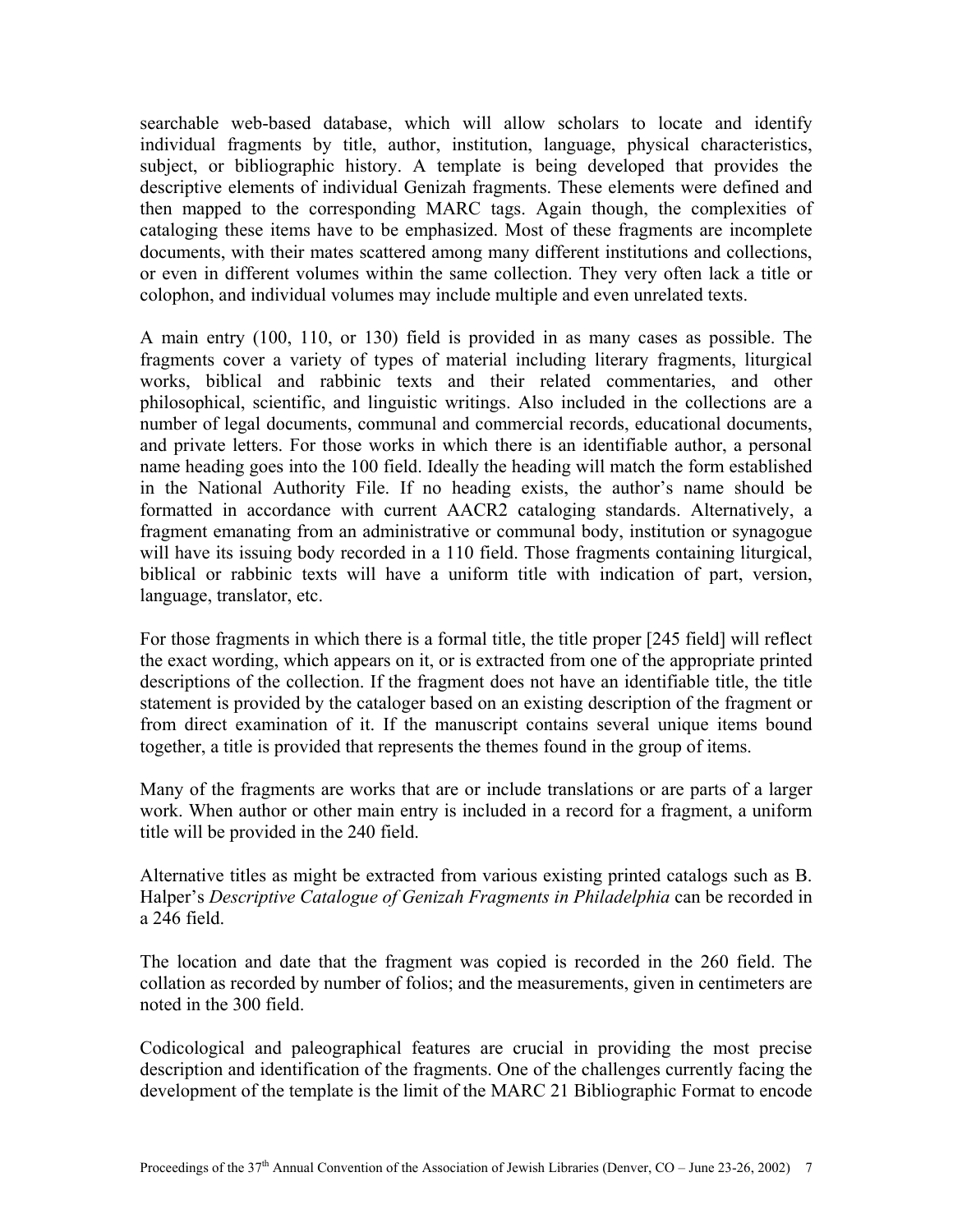these unique characteristics. And the encoding of these features is what ultimately needs to done to enable the most precise locating and identification of the fragments. Information such as the material of the fragment, the number of columns, blank sides, the condition of the fragment, binding and other unique characteristics are recorded as notes in a series of 500 fields. The 340 field contains the physical description for an item that has special conservation or storage needs and can possibly be adapted to the template to record the physical material of fragments and how the text was entered onto it. The 500 fields will also be used to provide detailed descriptions for those fragments which contain more than one work, or whose author and title are unidentifiable. Very often a detailed overview of the contents of the fragments needs to be provided with precise listings of the various passages. Passages from anonymous texts are often quoted. Provenance/acquisition information providing details on where the original of the digitized fragment is held is recorded in the 541 field.

The contents of the Geniza include almost anything written in Hebrew script, i.e., Hebrew, Judeo-Arabic, Ladino, Judeo-Greek, Jewish Aramaic, Judeo-Persian, and Yiddish. There are also fragments that are written in non-Hebraic scripts and in non-Hebraic languages such as Arabic in Arabic script, Coptic, Ethiopic, Syriac and even Chinese. Many of these fragments are/or include translations. Information on the language/dialect of the item, and details such as the type of script, vocalization and other linguistic and calligraphic details are currently recorded in the 546 field with the corresponding MARC language codes appearing in the 041. It is hoped that a more exact method for indexing these paleographic elements can be developed.

Another key element in identifying the Geniza fragments is a detailing of its bibliographic history. The 510 field has been adopted to provide the location of other bibliographical or archival data such as when, or where the item is cited, published or reproduced in facsimile. Producers, i.e., the contributors to the database; and end-users, i.e., scholars and researchers need to know such things as copyright and reproduction information. The 540 field displays the terms governing the use or reproduction of the described materials. The 544 field gives the location of related Genizah fragments by provenance, i.e., name of the collection and/or name of the institution where they are held.

The 580 field provides information that can link part of one incomplete manuscript to its mate(s) in another collection or collections. This field also links individual collections (as subsets) to the superset of the Cairo Genizah.

The 581 field has been developed to provide scholars with bibliographic information on published descriptions of the collection, or to lead researchers to articles or monographs that are based on research that emanates from the collection.

Topical identification of the fragments is crucial. This can include identification of periods in which the original text was written such as tannaitc, geonic, etc.; genres of literary texts such as piyyutim, responsa, midrash, aggada, or philosophical tracts; subject matter of the documents; identification of persons cited or involved in personal or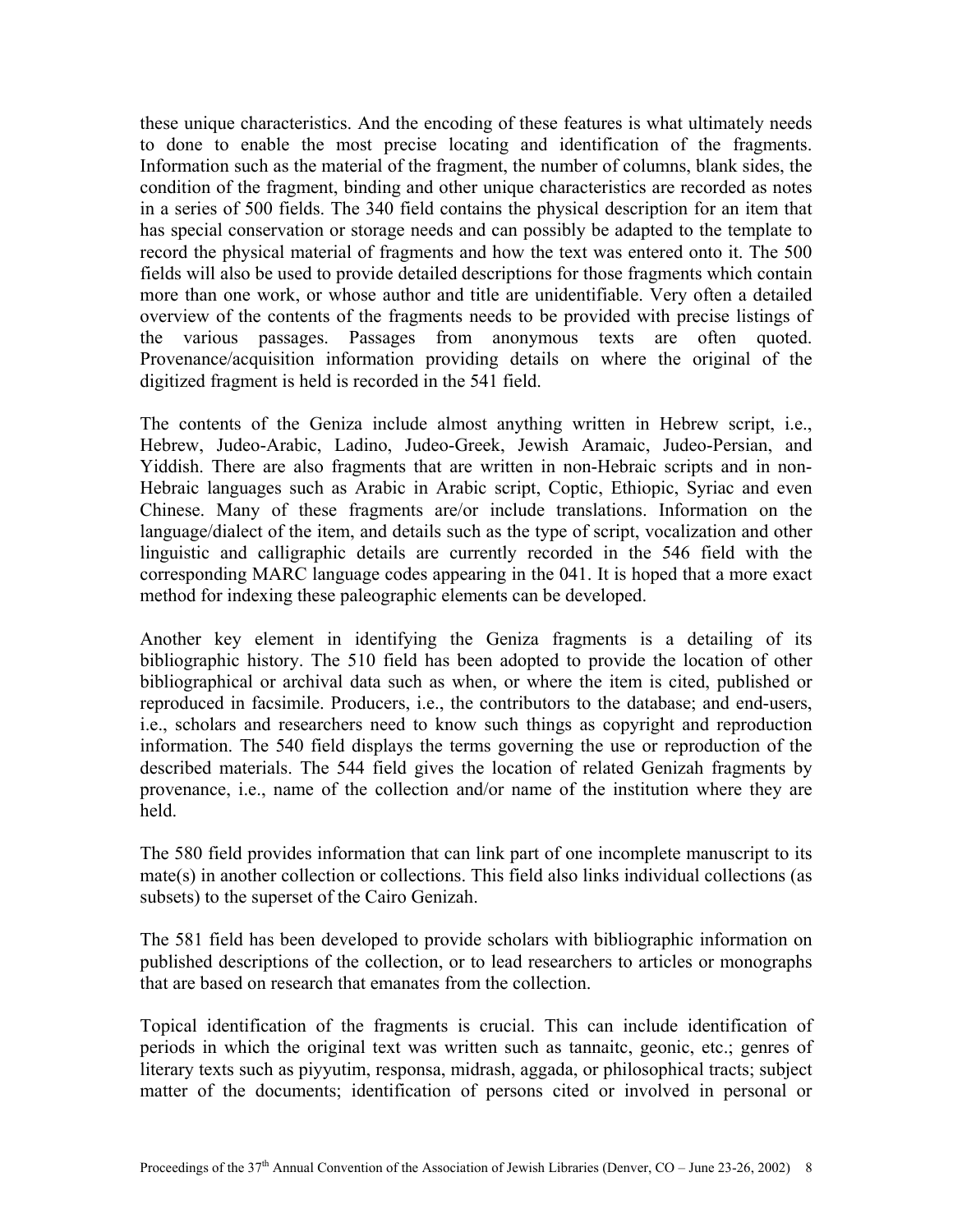commercial transactions; religious, rabbinic, biblical and liturgical works and their related commentaries. This information is to be recorded in the relevant 600, 610, 630, 650 or 651 fields.

The 700 fields provide an adequate means of giving access to the many additional titles, people, and institutions that may be identified with a fragment. The 700, 710, 730 and 740 fields are used to record added entries for people or corporate bodies that are partially responsible for the document, as well as texts that co-exist, are related, or are included alongside the work that is being described. These can include an additional author, translator, commentator, editor or signatory, court, synagogue, or school. Fragments frequently contain multiple literary entities such as piyyutim and identifying each individual work is imperative for researchers and scholars. These will be recorded by title (or opening refrain) in the 740 or 730 fields. Often fragments will contain text that covers more than one book of the bible or tractates of Talmud, and these additional books and chapters will be recorded in the 730 field as added uniform title entries. The 787 field can be used to provide a link to other collections whose relationship has been described in the 581 field.

One of the major goals of this project is to utilize these online records as the basis for searching and retrieval of the digitized documents themselves. The 856 field will record the electronic location of the digitized fragment. Ultimately this field, can also provide an electronic link to digitized images of related fragments that may be found in other collections.

In a collection as large and diverse linguistically and bibliographically as the Cairo Geniza, it is obvious that an author or institution will have multiple forms of their names. These forms differ both within the documents themselves as well as the way they are cited in descriptive catalogs, etc. While no overall authority control currently exists as part of the initial project, the project has begun exploring the idea of creating a full authority file from the headings list. This could be accomplished by participation in an already existing cooperative program such as the Name Authority Cooperative (NACO) and its affiliated Hebrew and Arabic funnels.

## **Languages and Character Sets**

One additional technology to render more feasible the cataloguing of the Genizah is the advent and expansion of Unicode. The Genizah includes an array of languages including, Hebrew, Jewish Aramaic and Christian Syriac, Arabic, Greek, Persian, Coptic and even Chinese. A number of languages are written both in native and Hebrew orthographies. Unicode virtually resolves all issues of language and character set:

- 1. "Plain text" Unicode contains well over 65,000 characters, happily exceeding in scope the linguistic demands of Genizah cataloguing.
- 2. Among these are characters used for romanization and transliteration.
- 3. Vocalization and prosodic pointing is included (*nikkudot* and *te'amim*)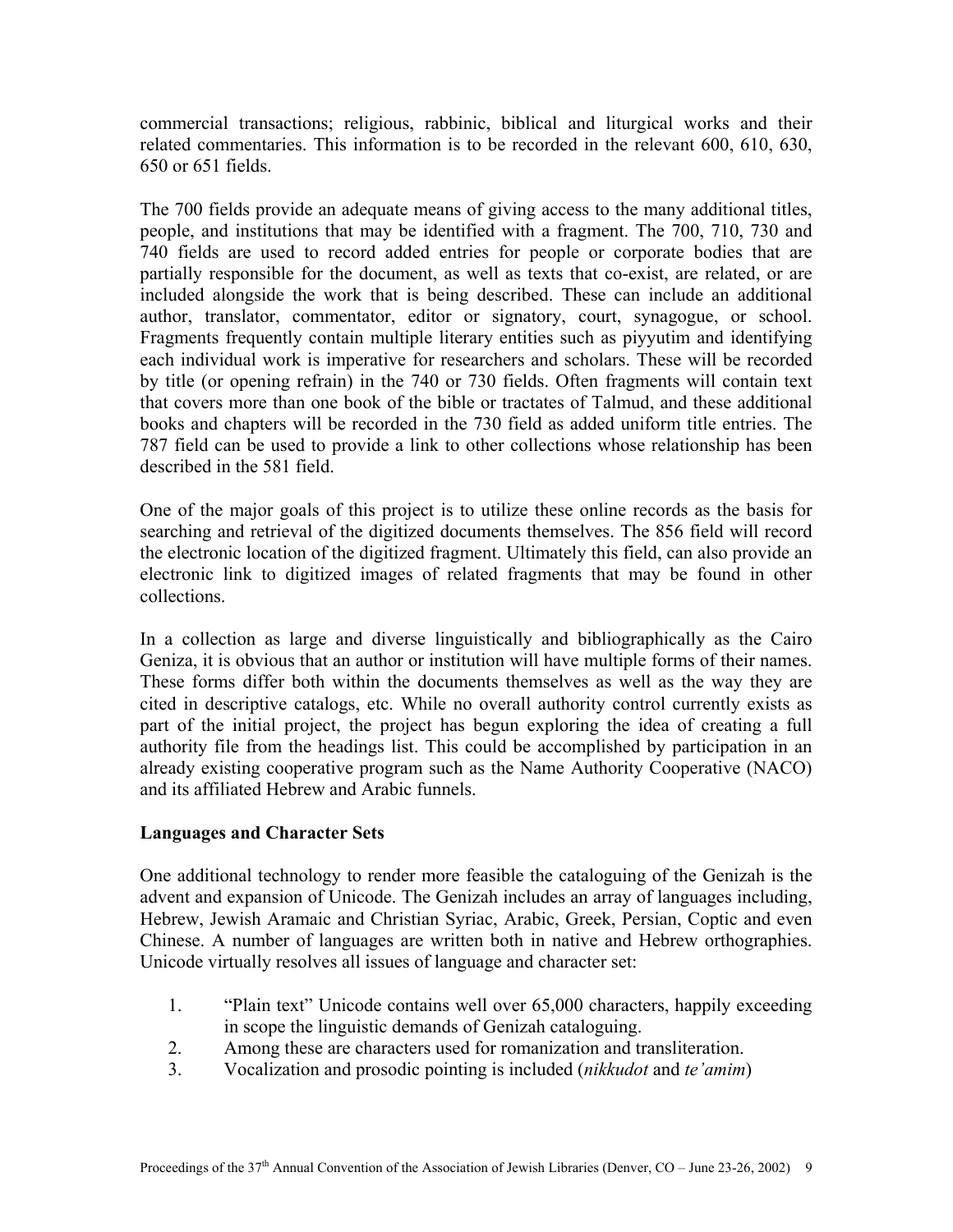- 4. Unicode characters have built-in bi-directional coding; Hebrew, Arabic, etc. automatically output as right-to-left. Additionally, Arabic and Syriac characters have built-in coding for positional shaping.
- 5. Unicode is increasingly gaining recognition as a major international standard. RAMBI and other on-line Israeli catalogues have already migrated their platforms to Unicode encoded versions. Systems such as Voyager are actively developing Unicode versions as well.

Although not within the current scope of the project, transcriptions of the fragments potentially could be incorporated (Princeton's Geniza Project – <http://www.princeton.edu/~geniza/>– is engaged in placing Goitein's transcriptions online). Links could be made available from within the individual records to fully searchable, online transcriptions of the fragments in both plain and marked-up text format. Traditionally, because of technical considerations, manuscript texts of this type have been transcribed or transliterated into Latin characters, sometimes with the addition of diacritics. However, with the implementation of Unicode, the potential to encode non-Roman language characteristics in texts is greatly improved. Unicode could also be used to enable the display of the diverse scripts and character sets of the Genizah fragments, within the descriptive records as well as in authority records for headings generated by the database.

You have seen a brief overview of the elements that are to be used in describing the digitized fragments. Of course other types of information or metadata are required to "define" or encapsulate a digital collection. Producers and end-users need to have recorded such things as digitization information, hardware and software requirements, and so on. The team from the University of Pennsylvania and Taylor-Schechter Genizah Research Institute includes librarians, software and application developers, and scholars. As project requirements and needs are looked at and discussed; reviewing, testing and refining results will continue throughout.

## **Conclusion: Virtual Collection**

A question could be posed at this point: "Isn't the goal of this project simply one of expediency?" I would answer resoundingly "no." Expediency is certainly a noteworthy objective. The fact remains, however, that the printed catalogues represent only a portion, albeit a majority one, of examined materials. Much still remains unexamined, unclassified, crated – even unconserved. Even as we proceed with the first stages of this project, we find it necessary to correct prior Halper entries.

Ultimately, all fragments must be described intrinsically and matched, indeed inserted into their extrinsic contexts of text, history and society. Digitization and dynamic cataloguing is our most economic means of *reunifying* Genizah materials, "under a *virtual* roof". We will ultimately be able to measure its success when images of unclassified fragments can be identified and matched. At that point, this endeavor will have succeeded, not in the recreation of a cemetery, but in restoring life to the past.